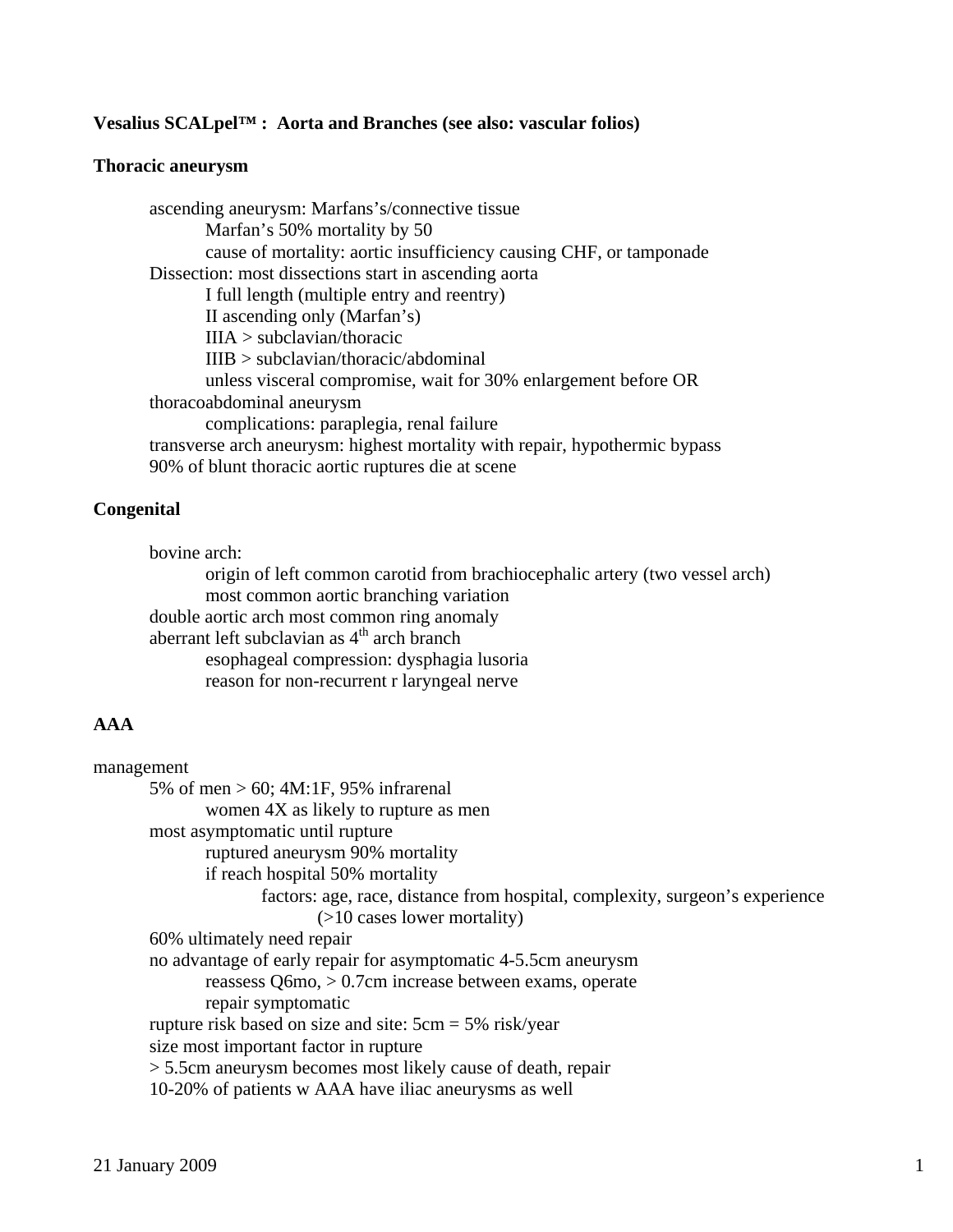(isolated iliac aneurysm [2%] > 3cm, repair: high incidence of rupture and mortality) endovascular aortic aneurysm repair (EVAR) > 50% are candidates colon ischemia open = endo endograft: lower morbidity and mortality, more secondary procedures need adequate neck below renals, not for suprarenal small size vessels difficult, calcified iliacs distal end/landing zone problem if there are iliac aneurysms pelvic ischemia risk if internal iliacs occluded interruption of one tolerated 25% temporary ipsilateral butt claudication (10-15% persistent) complications: endoleak (main), migration, limb occlusion, infection, failure (stent fracture, fabric fatigue/perforation) endoleak I contact zone, most serious, at end, repair endo or open dilation of neck may result in graft migration current proximal seal zone maximum is 34mm good results if seal zone is cylindrical or conical and has less than 33% circumferential thrombus II collateral backbleed (IMA, lumbars): lo pressure, treat only if aneurysm enlarging, may close spontaneously within 12mo III component separation/graft defect: repair endo or open IV fabric degeneration/perforation, now rare V endotension complications of all aneurysm repairs infection: increased incidence with groin incision 1-6% gold standard: graft excision and extra-anatomic bypass in situ reconstruction in selected pts. CT diagnosis < 4 mo PO more virulent s. epi most common aorto-femoral higher incidence than aorto-iliac  $most > 1y$  post op infected/mycotic aneurysm: salmonella most common aortoenteric fistula, < 1% sentinel bleed endoscopy in OR 47% false negative graft excision, extraanatomic bypass 30% post-op mortality pseudoaneurysm 2-4% (usually host artery degeneration) lymph leak/lymphocele 2-4%, groin bleeding occlusion graft thrombosis 5-10% @5y embolism < 1%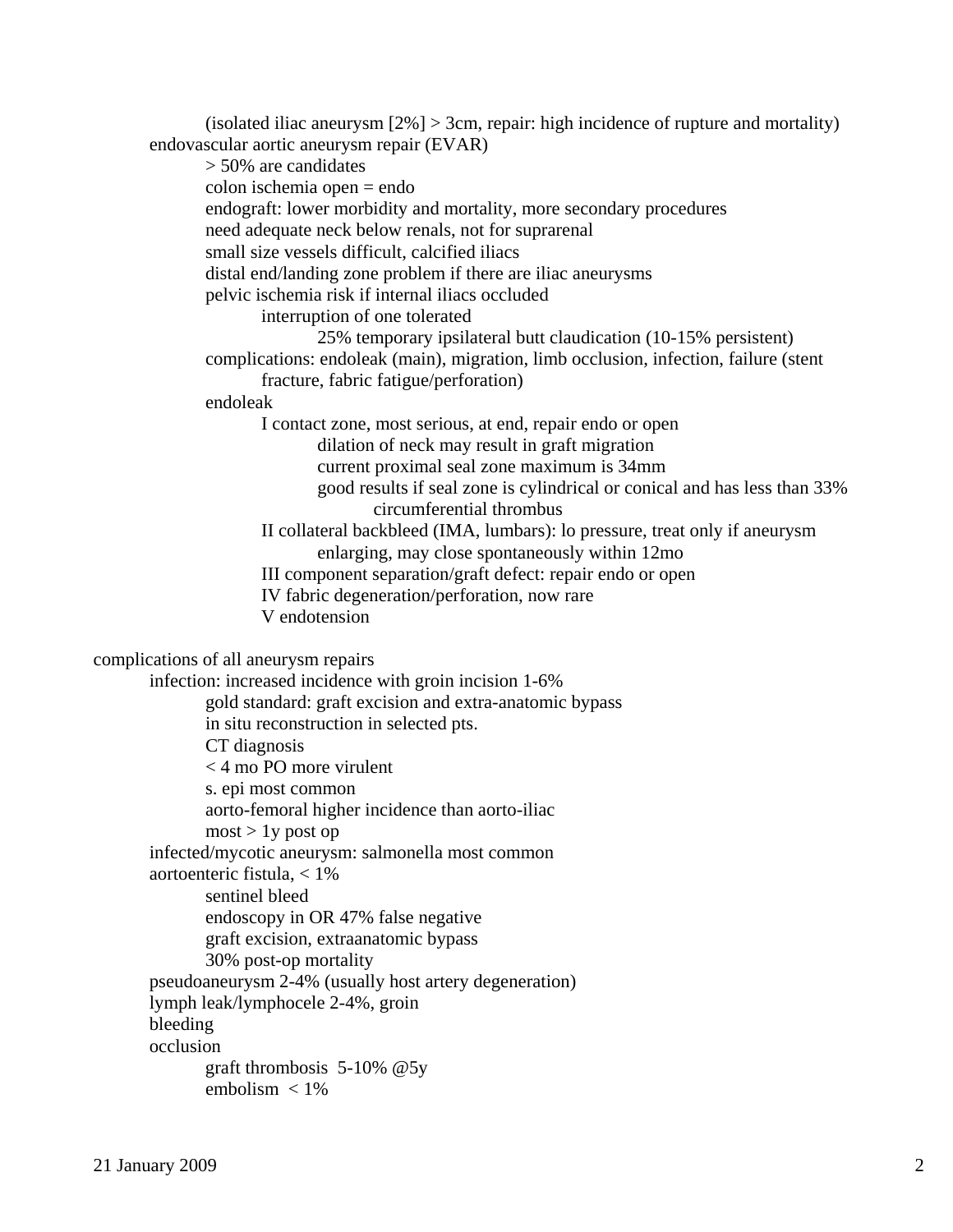colon ischemia 1-2% need for reimplanting IMA: open aneurysm, look at orifice for good backbleeding IMA pressure > 30-40, test occlude Doppler sigmoid mesenteric border bowel ischemia if large meandering mesenteric artery, means IMA or SMA obstruction look for calcification at origins of visceral vessels on pre-op studies preserve IMA in case of SMA obstruction or may devascularize whole small bowel spinal cord ischemia  $< 0.1\%$  20% ventral hernia after open aneurysm repair highest renal failure rate after bypass, vascular procedures

### **Visceral aneurysm**

 visceral aneurysm: male celiac, hepatic more common, female splenic repair splenic in women of childbearing age, symptomatic in others spleen 60%, hepatic 20%, mesenteric 5%, other 15% spleen 4F:1M calcification not protective repair > 2cm, symptomatic, childbearing age (increased risk of rupture during pregnancy) renal a. aneurysm F>M, multiparous tissue relaxants late in pregnancy affect elastin, especially at bifurcations most asymptomatic, ~1.5cm, average number 1.5 repair results in 60% reduction of hypertension all > 2cm operate repair for hypertension, not size mesenteric aneurysm most SMA, celiac or branches including pancreaticoduodenal etiology: infection (mycotic), atherosclerotic, digestive (pancreatitis), fibromuscular dysplasia

### **Mesenteric ischemia**

 50% arterial, 20% venous, 20% non-occlusive mesenteric ischemia (NOMI) acute: embolus (arrhythmia, MI)(25%), thrombosis (superimposed on narrowing)(65%) sudden severe unrelenting pain benign exam delays diagnosis angio, CT, prompt OR peritonitis high mortality arterial 50-75% mort non-occlusive mesenteric ischemia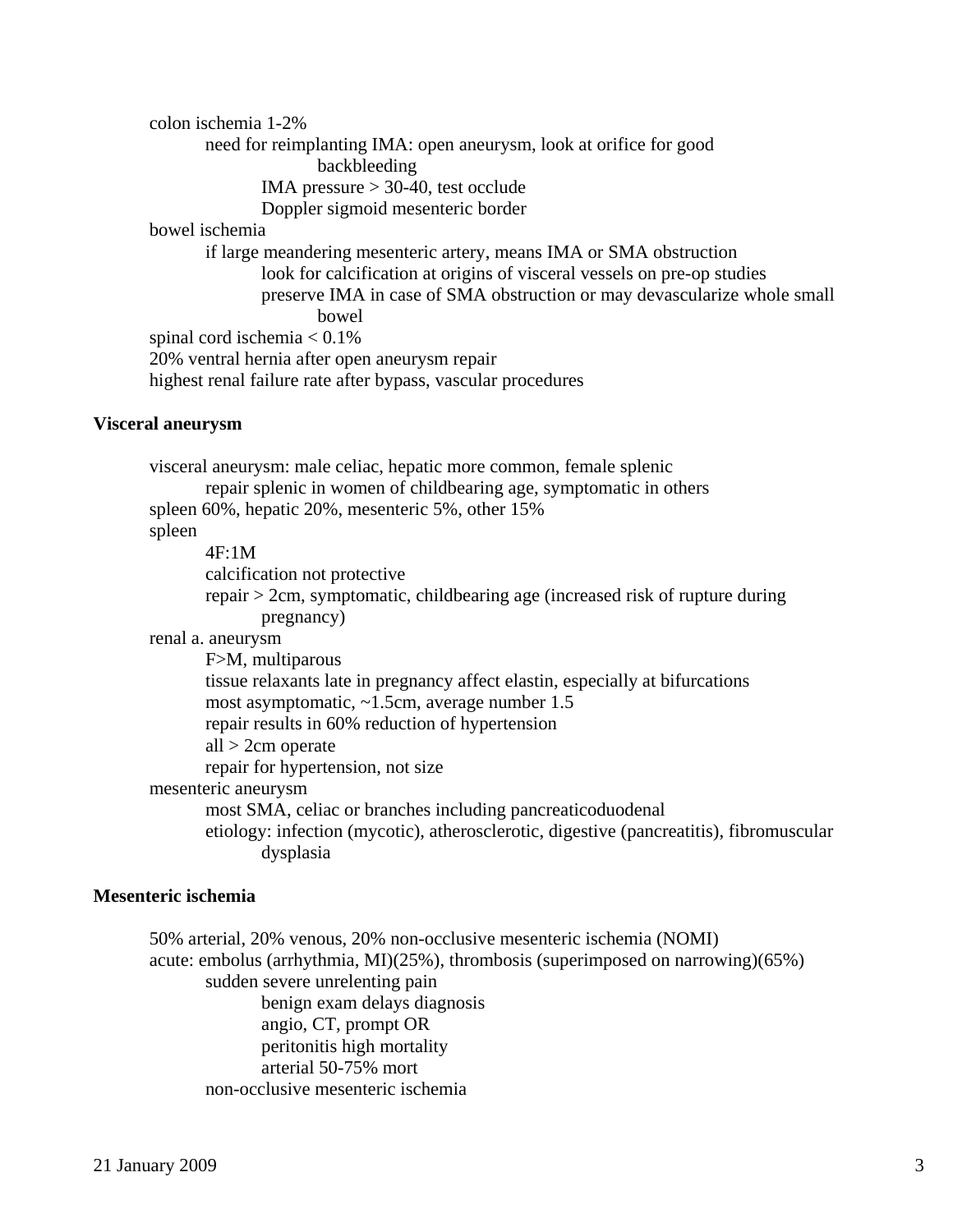most lethal form of mesenteric ischemia lo flow pruning of smaller branches Papaverine vasodilation except in shock second look after resuscitation if extensive 73% mortality digitalis causes mesenteric vasoconstriction, worsens mesenteric venous thrombosis < 10% of mesenteric ischemia shorter segments, usually non-operative variable onset, symptoms of intestinal ischemia causes: (90% hypercoagulable) prothrombotic: ATIII deficiency, V-Leiden, birth control pills hematologic: polycythemia, thrombocytosis inflammatory: pancreatitis, abdominal sepsis, IBD other: post op, portal hypertension/cirrhosis, trauma pneumatosis, portal  $v$  air  $=$  infarction contrast CT 90% accurate treat cause, anticoagulate (lifelong) 30% mortality chronic: atherosclerosis post prandial (30-45m) pain, weight loss (food fear), bloating, flatulence, diarrhea, constipation, chronic volume depletion, hypoglycemia, tremulous hydrate well to do angio: AP & lateral aortogram 90% 2 vessel stenosis, 50% 3 vessel PTA/stent emergency surgery 33% mortality antegrade bypass better long term patency than retrograde (longer, kink) transaortic endarterectomy

### **Renal artery stenosis**

| atherosclerotic, fibromuscular dysplasia (most common)                            |
|-----------------------------------------------------------------------------------|
| fibromuscular dysplasia associated with intracranial aneurysm                     |
| 80% from atherosclerotic narrowing near origin, 1/3 bilat                         |
| hypovolemic, rehydrate                                                            |
| management remains controversial                                                  |
| intervention best reserved for bilateral disease in patients who have failed best |
| medical management (i.e. worsening Cr or uncontrolled HTN despite 3 meds)         |
| almost all done endovascularly now                                                |
| atherosclerotic least amenable to endovascular, requires stent                    |
| renal artery stenosis in renal transplant: PTA, rigid stent                       |
| PTA/stent: 90% success                                                            |
| treat hypertension, preserve renal function                                       |
| surgical: endarterectomy, bypass (aortorenal, hepato-, spleno-)                   |
| results:                                                                          |